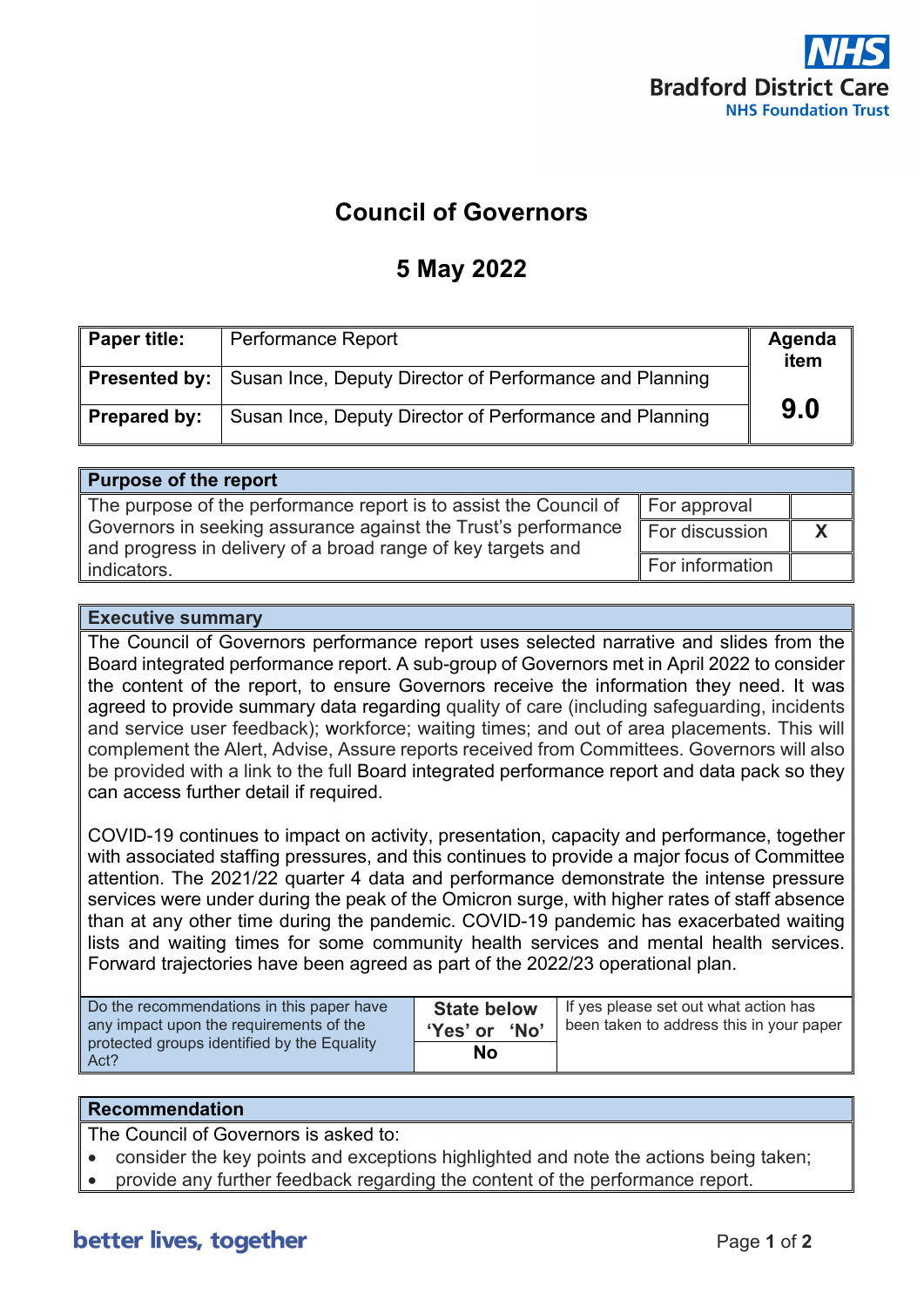

| <b>Strategic vision</b> |                     |                   |                  |              |  |  |  |  |
|-------------------------|---------------------|-------------------|------------------|--------------|--|--|--|--|
| <b>Providing</b>        | <b>Creating the</b> | <b>Supporting</b> | <b>Financial</b> | Governance   |  |  |  |  |
| excellent quality       | best place to       | people to live    | sustainability   | and well-led |  |  |  |  |
| services and            | work                | to their fullest  | growth and       |              |  |  |  |  |
| seamless access         |                     | potential         | innovation       |              |  |  |  |  |
|                         |                     |                   |                  |              |  |  |  |  |

| <b>Care Quality Commission domains</b>                                                   |  |  |  |  |  |  |  |
|------------------------------------------------------------------------------------------|--|--|--|--|--|--|--|
| <b>Effective</b><br><b>Safe</b><br><b>Well Led</b><br><b>Caring</b><br><b>Responsive</b> |  |  |  |  |  |  |  |
|                                                                                          |  |  |  |  |  |  |  |

| <b>Relationship to the</b><br><b>Board Assurance</b><br><b>Framework (BAF)</b> | The work contained with this report links to all the Trust's strategic<br>objectives and associated BAF risks.                                                                                                                                                                                                                                                                                                                                                                                                                                                                                                                                                                                                                                                                                                                                                                                                                              |
|--------------------------------------------------------------------------------|---------------------------------------------------------------------------------------------------------------------------------------------------------------------------------------------------------------------------------------------------------------------------------------------------------------------------------------------------------------------------------------------------------------------------------------------------------------------------------------------------------------------------------------------------------------------------------------------------------------------------------------------------------------------------------------------------------------------------------------------------------------------------------------------------------------------------------------------------------------------------------------------------------------------------------------------|
| <b>Links to the</b><br><b>Organisational High</b><br><b>Risk Register</b>      | The work contained with this report links to many of the<br>organisational high risks including:<br>Risk 2370: Continuity of service delivery during COVID-19<br>sustained pandemic<br>Risk 2485: Reduced staffing levels in speech and language<br>therapy core paediatric service<br>Risk 2504: Waiting lists in memory assessment services<br>Risk 2509: Community nursing services demand exceeding<br>capacity<br>Risk 2535: Staff wellbeing - 0-19 children's services<br>$\bullet$<br>Risk 2597: Harm to staff or members of the public as a result<br>of violence<br>Risk 2609: Organisational risks associated with out of area bed<br>use (finance, performance and quality)<br>Risk 2610: Core Children and Adolescent Mental Health<br>Service waiting list<br>Risk 2611: Improving Access to Psychological Therapies<br>waiting lists<br>Risk 2620: Increased demand on speech and language therapy<br>community adult service |
| <b>Compliance and</b><br>regulatory<br>implications                            | The following compliance and regulatory implications have been<br>identified as a result of the work outlined in this report:<br>Under the NHS System Oversight Framework, NHS England<br>and NHS Improvement monitor and gather insights about<br>integrated<br>of<br>care systems,<br>trusts<br>performance<br>and<br>commissioners across five themes of: quality of care, access<br>and outcomes; preventing ill health and reducing inequalities;<br>people; finance and use of resources; leadership and capability.                                                                                                                                                                                                                                                                                                                                                                                                                  |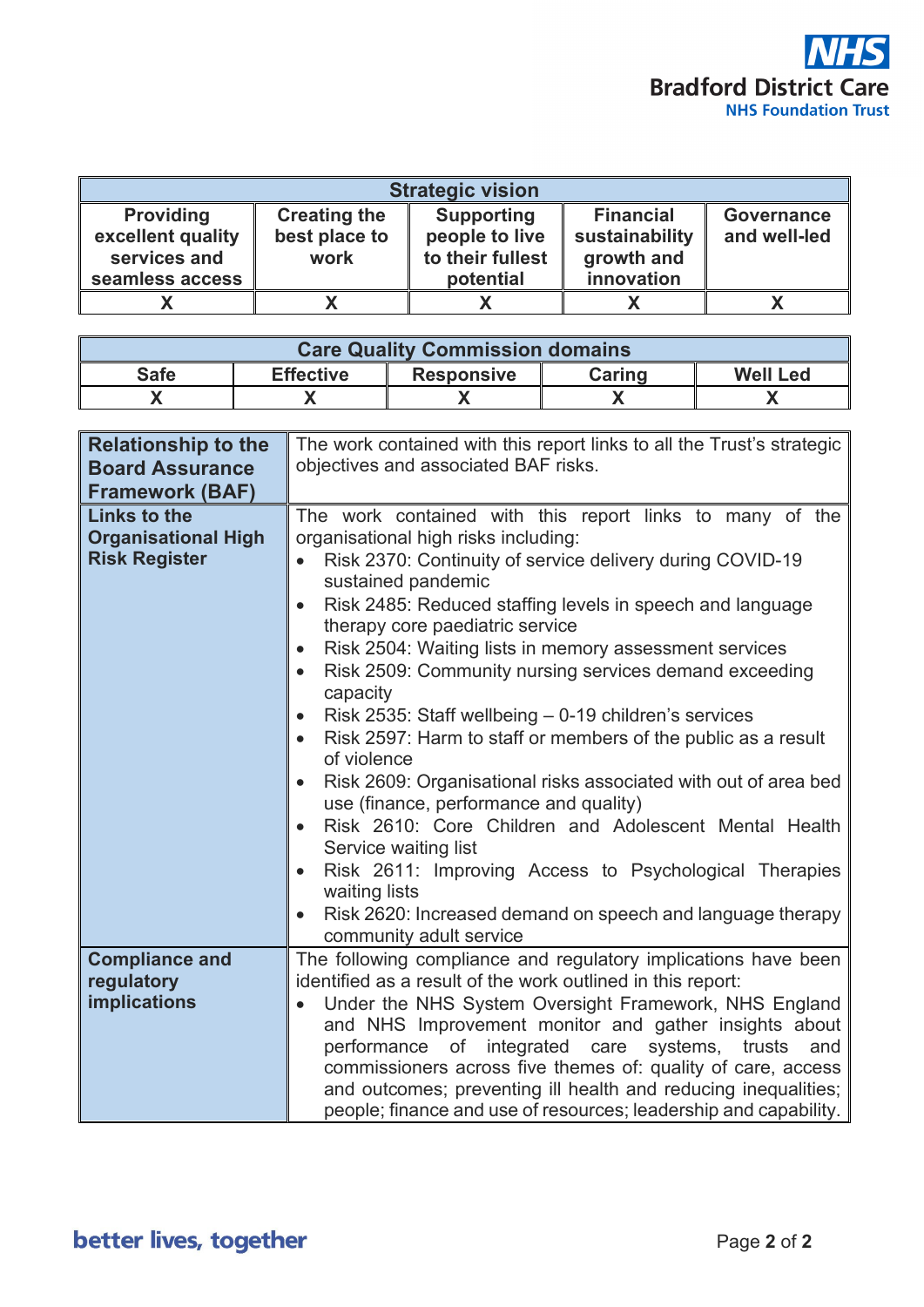

# **Council of Governors Performance Report**

# **5 May 2022**

# **Performance relating to January, February and March 2022**

better lives, together

W: www.bdct.nhs.uk  $\bigtriangledown$ : @BDCFT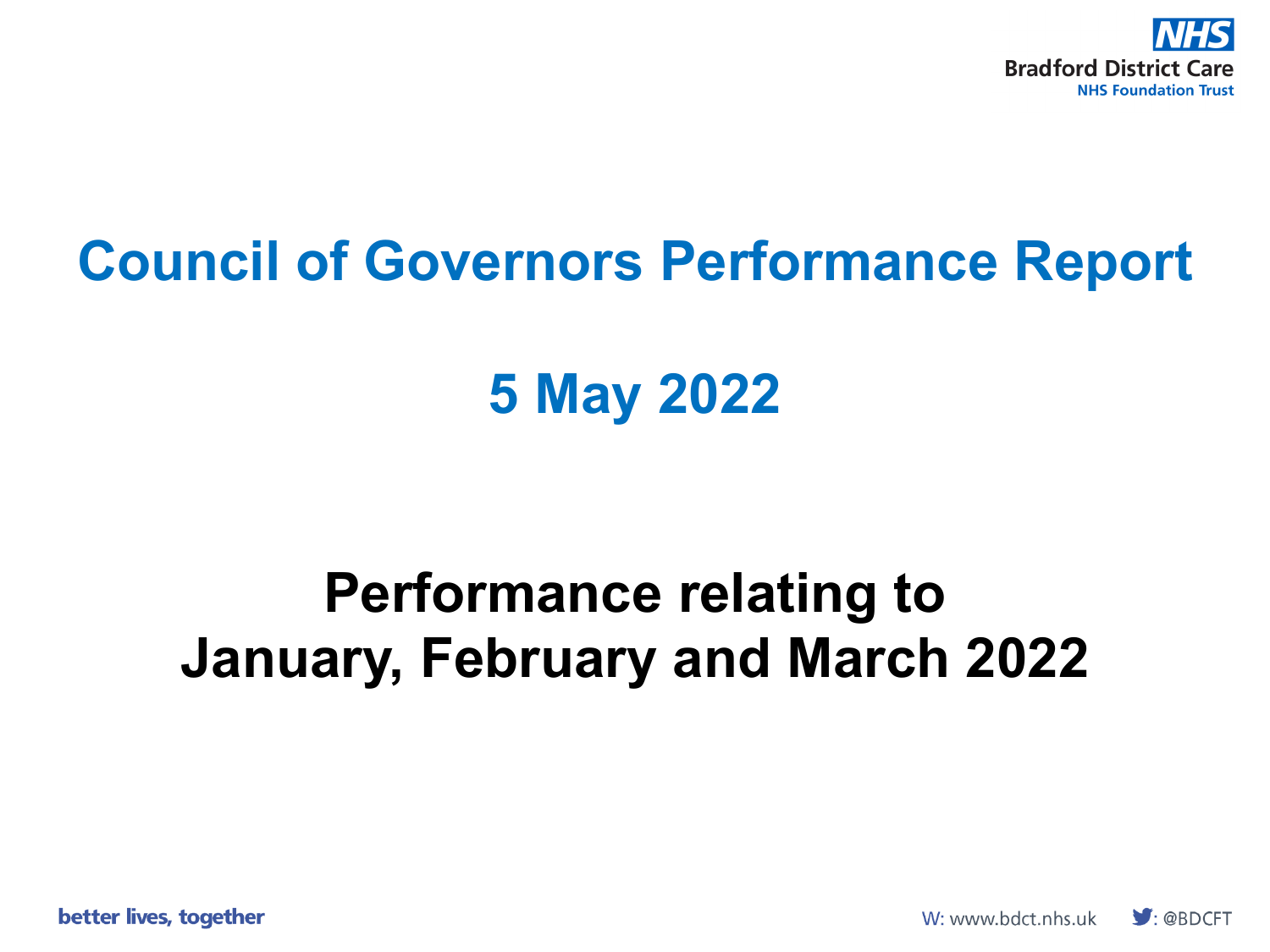## **Key Themes**

**Bradford District Care NHS Foundation Trust** 

Combined impact of:

- **high service demands**  increased acuity and complexity, with COVID-19 having a clear and significant impact;
- **staff absence compounding existing workforce shortages**  sickness absence due to COVID-19; long term sickness recorded as anxiety, stress and depression; other COVID related absences; high levels of vacancies and turnover in some services; reduced bank and agency staff availability impacting on staffing levels across inpatient services.

Seasonal pressures over winter have been intensified by the Omicron surge, with the highest number of staff absences in January 2022 than at any other time during the pandemic. Trust staff have also supported the intensified COVID-19 vaccination programme. Proactive planning is taking place across Trust services with Bradford and Craven health and care partners to ensure that essential presenting needs continue to be met.

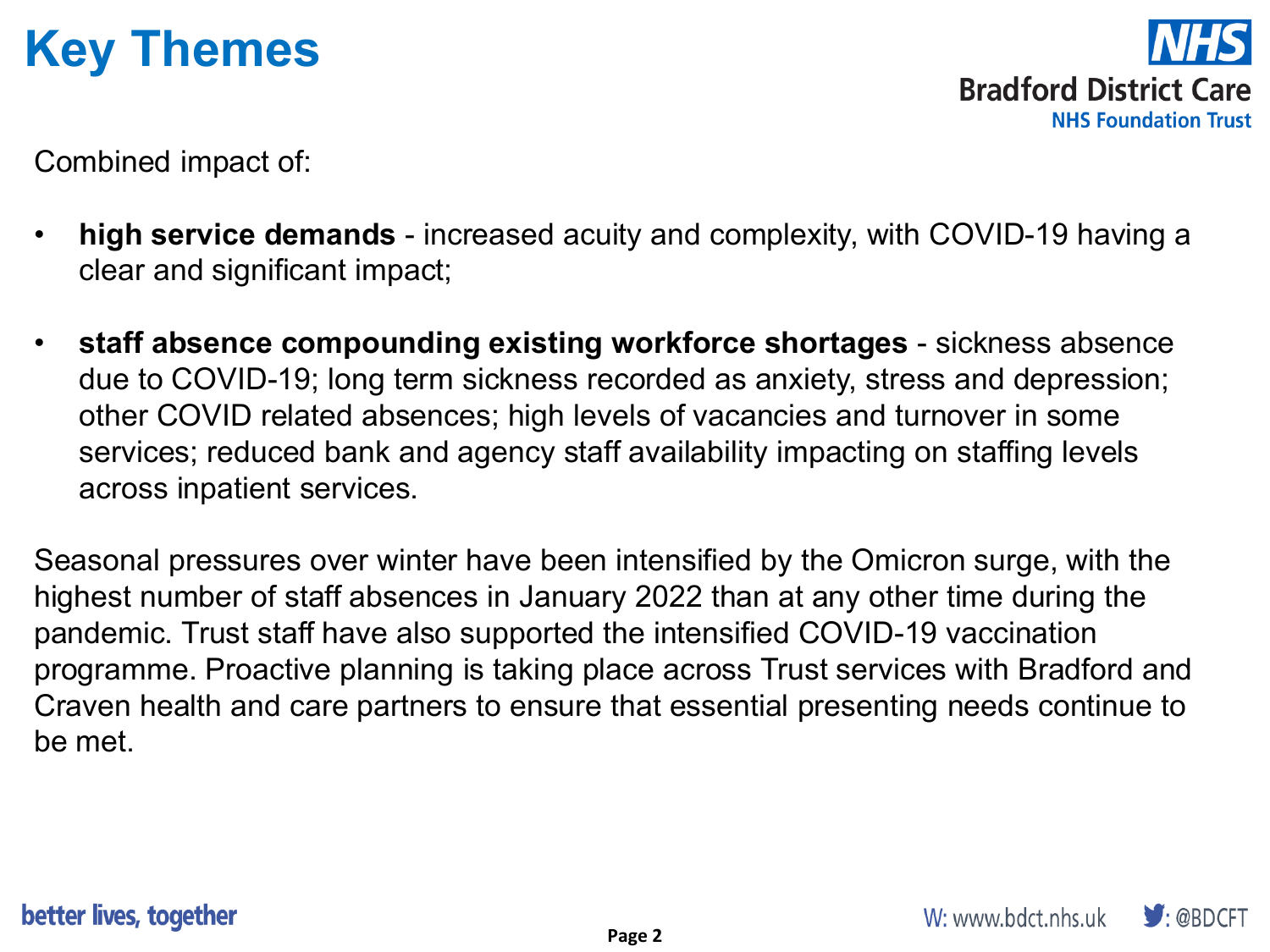

### **Workforce Dashboard (March 2022)**



| <b>Metric</b>                                                                                                          |     | <b>Goal &amp; Action status</b> | Current | Highlights/Exceptions                                                                                                                                |
|------------------------------------------------------------------------------------------------------------------------|-----|---------------------------------|---------|------------------------------------------------------------------------------------------------------------------------------------------------------|
| Key Workforce Metrics - Recruitment Rate                                                                               | 10% |                                 | 19.09%  | Recruitment rate increasing, now above target                                                                                                        |
| Key Workforce Metrics - Sickness Rate                                                                                  | 4%  |                                 | 5.82%   | Sickness rate reduced by 0.8% from February.                                                                                                         |
| Key Workforce Metrics - Labour Turnover                                                                                | 10% |                                 | 14.25%  | Labour turnover continues to be above target<br>and has increased over the last 7 months.                                                            |
| Key Workforce Metrics - Vacancy Rate                                                                                   | 10% |                                 | 6.6%    | Recruitment strategy being finalised to<br>support hot spot areas and wider recruitment<br>challenges                                                |
| <b>Mandatory Training Summary</b>                                                                                      | 80% |                                 | 91.43%  | Performance has been impacted by COVID-19-<br>specific for face to face training. Overall<br>compliance remains above 80%                            |
| <b>Appraisal Rates Summary</b>                                                                                         | 80% |                                 | 86.7%   | Performance has been consistently above 80%<br>target                                                                                                |
| <b>Clinical Supervision Rates Summary</b>                                                                              | 80% |                                 | 85.87%  | Compliance rate had been consistently above<br>target.                                                                                               |
| <b>Safer Staffing</b> – Compliance Levels/ Heat<br>Map/ WTD Breaches / Bank and Agency - Fill<br>Rates/Booking reasons |     |                                 |         | Fill rates and bank and agency usage remain<br>high due to Specialing, COVID impact. Working<br>Time Directive breaches still difficult to<br>manage |

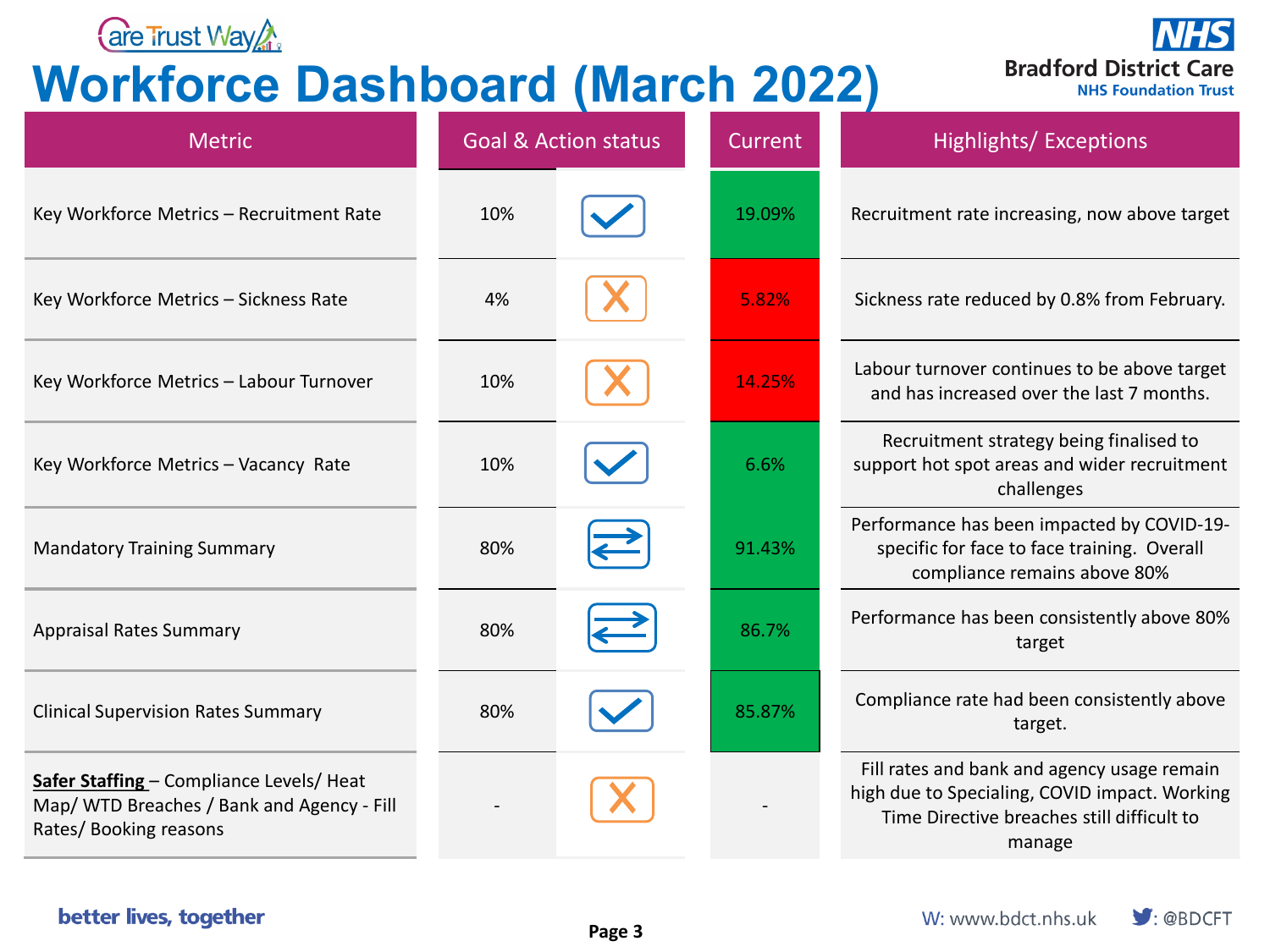## **Workforce – Staff Absence**

### **Bradford District Care**

**NHS Foundation Trust** 

### Sickness absence remains above the Trust's 4% target



- The higher sickness absence rate in January 2022 was due to additional short term COVID cases.
- In March 2022, the areas with the highest levels of sickness are: clinical administration, community adults services, community children's services, mental health.
- A higher proportion of long term cases relate to anxiety, stress and depression than before the pandemic. The data does not indicate how much sickness is related to work.
- Sickness absence rate continues to have negative impacts on the Trust in terms of continuity of service, financial costs (due to bank/agency expenditure) and staff morale.
- Workforce health, wellbeing and resilience remains a key focus at Trust, Bradford and Craven place and West Yorkshire and Harrogate Integrated Care System level and there is a wide range of wellbeing support available to staff.

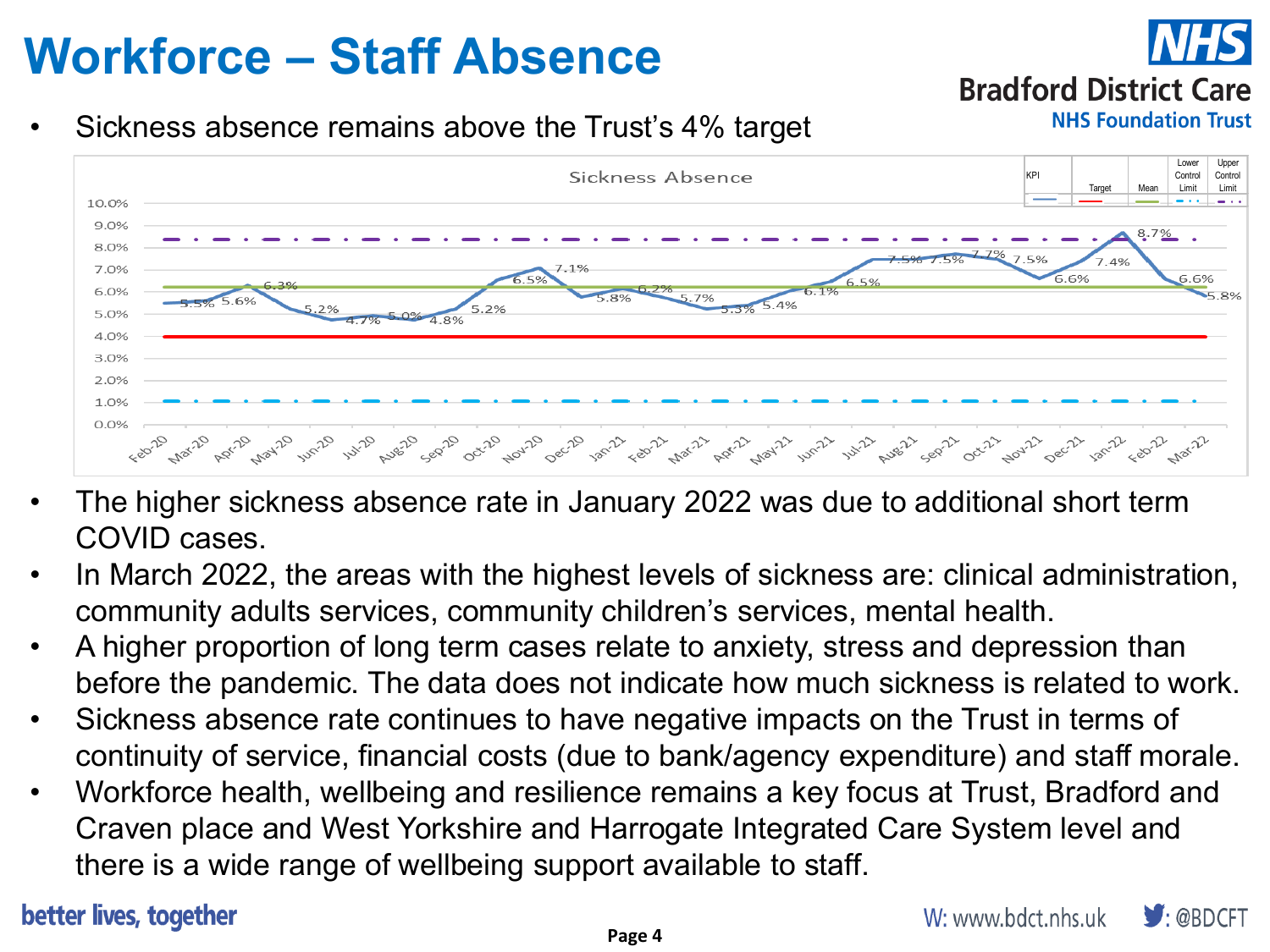

## **Quality and Safety**

### **Safeguarding Dashboard (March 2022)**

| <b>Metric</b>                       |     | <b>Goal &amp; Action status</b> | Current                     | Average<br>(rolling 13 months)  |
|-------------------------------------|-----|---------------------------------|-----------------------------|---------------------------------|
| <b>Safeguarding Adult Referrals</b> | N/A | <b>O</b>                        | 6                           | 5.8                             |
| Safeguarding Children Referrals     | N/A | <b>O</b>                        | 27 Bradford<br>7 Wakefield  | 22.3 Bradford<br>10.7 Wakefield |
| Duty Calls regarding adults         | N/A | <b>(O)</b>                      | 85 Bradford<br>0 Wakefield  | 70.8 Bradford<br>0.0 Wakefield  |
| Duty Calls regarding children       | N/A | (Q)                             | 48 Bradford<br>14 Wakefield | 51.7 Bradford<br>23.9 Wakefield |

### **Incidents Dashboard (March 2022)**

| <b>Metric</b>            |             | <b>Goal &amp; Action status</b> | <b>Current</b> | Average |
|--------------------------|-------------|---------------------------------|----------------|---------|
| All incidents            | N/A         | $\sum$                          | 807            | 946.5   |
| Violence & Aggression    | N/A         | <b>(O)</b>                      | 128            | 207.0   |
| <b>Medication Errors</b> | $\mathbf 0$ | O                               | 47             | 47.3    |
| <b>Near Misses</b>       | N/A         | O                               | 16             | 20.6    |

#### better lives, together

 $\blacktriangleright$  : @BDCFT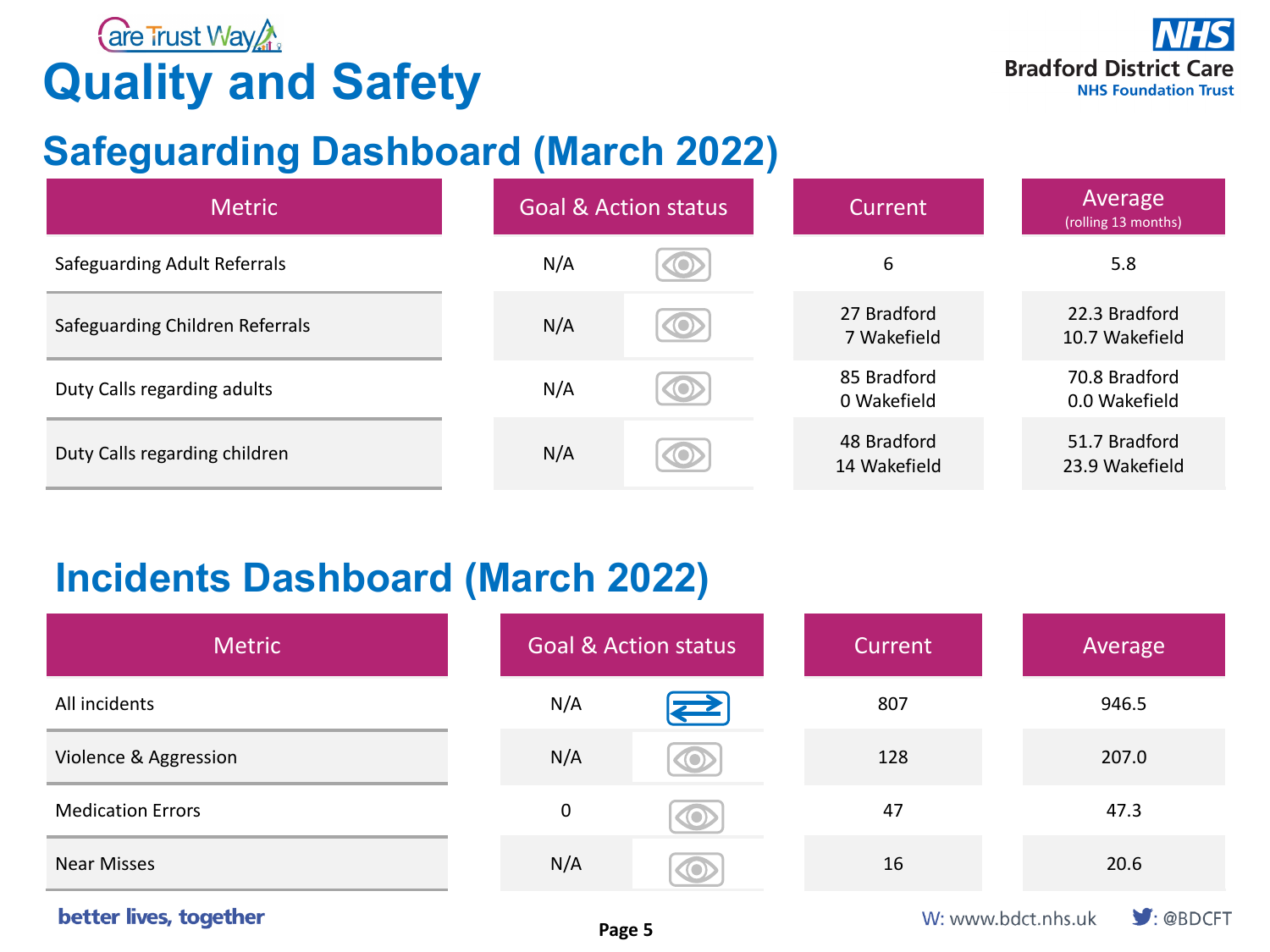

## **Patient Insight Report (March 2022)**



#### The Friends and Family Test reports overall satisfaction

We present the positive answers to the question: Overall, how was your experience of our care? as a percentage of all those responding

#### The PX Score represents the patient experience

We ask questions about the experience of each of our services Each response is scored on a scale of 1-100 The score is a composite measure representing all reported patient experience via Patient Connect

90

is our target for both measures

Scores need to be interpreted in context; Please check the volume of responses before drawing conclusions from scores.

#### What do our patients say about the Trust as a whole?



 $\Box$ : @BDCFT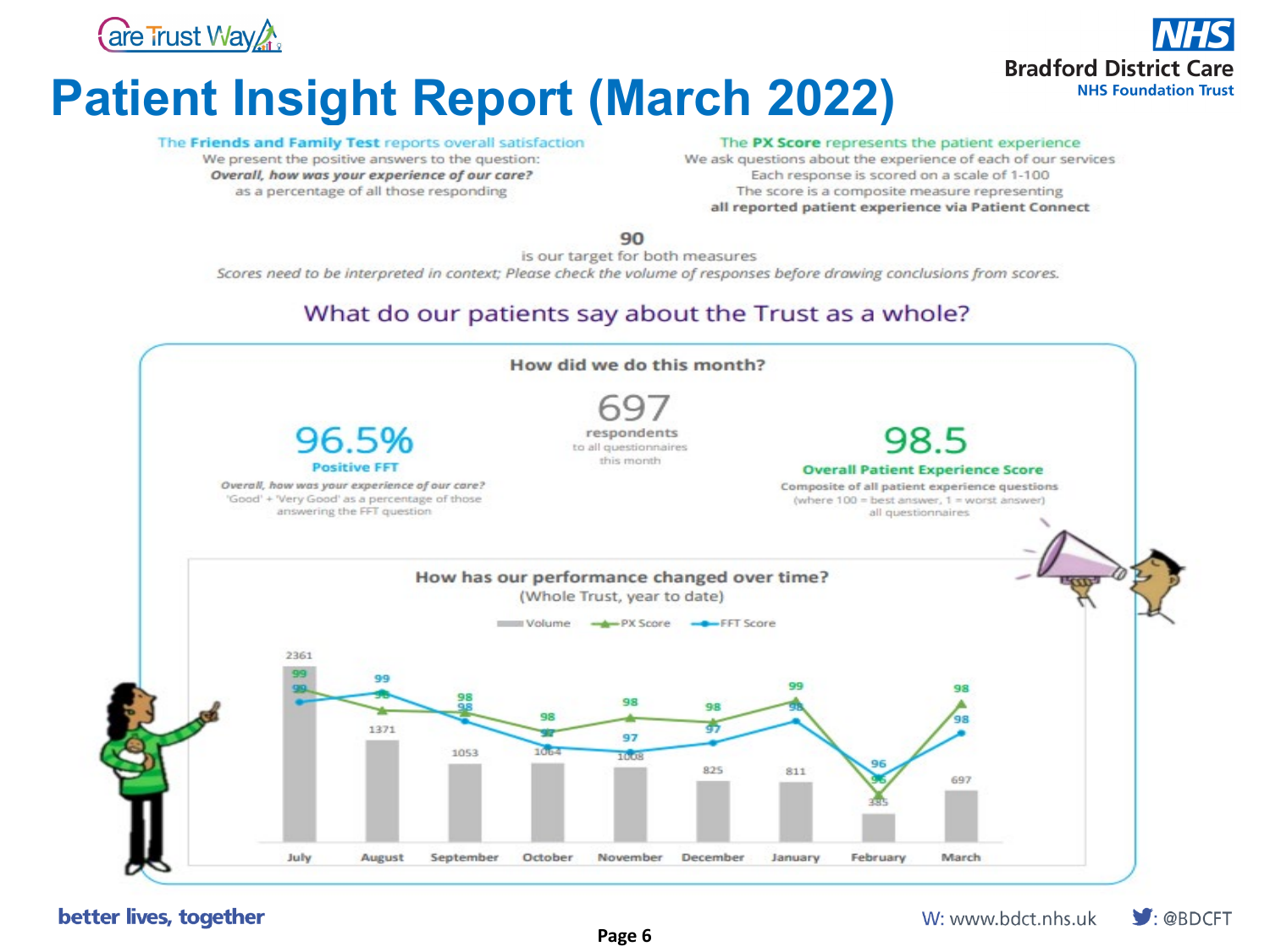# **NHS Oversight Framework Metrics – Out of Area Placements**



• COVID-19 has resulted in an increased number of inappropriate out of area placements for adult mental health services due to a combination of increasingly acute patients requiring an inpatient stay and a reduction in bed capacity to meet COVID safe requirements for isolating and cohorting patients.



- The Trust has worked with an independent sector partner to block purchase beds, with a rigorous assurance framework to oversee quality and maximise capacity available.
- Flow management has been strengthened, including flow team, daily partnership calls with acute trusts and the police and oversight of out of area placements.
- Further quality improvement work focused on purposeful admission and safe discharge has commenced, supported by the Kaizen Promotion Office.
- A forward trajectory for 2022/23 has been established as part of the operational plan.

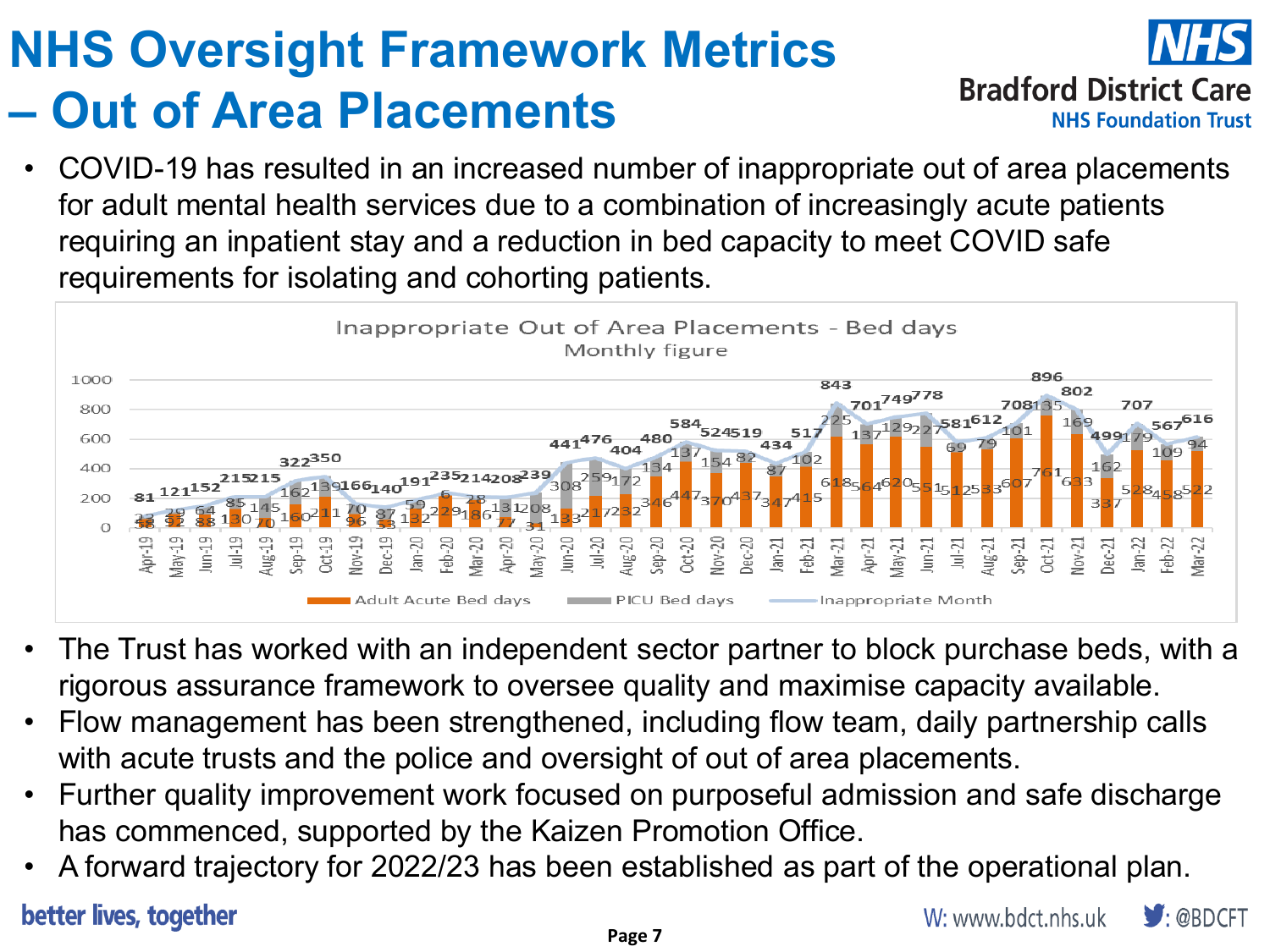# **Waiting Times**



### **Bradford District Care**

**NHS Foundation Trust** 

- Capacity is being constrained through a combination of rising demand, staff absence, vacancies and infection prevention and control measures.
- The Senior Leadership Team continues to oversee processes to manage and reduce waiting lists, including support for people who are waiting. Forward trajectories for 2022/23 have been agreed as part of the operational plan.
- Waiting times standards continue to be met in services including:
	- $\triangleright$  community dental service dental treatment under general anaesthetic;
	- $\triangleright$  podiatry;
	- $\triangleright$  tissue viability;
	- $\triangleright$  MyWellbeing Improving Access to Psychological Therapies (IAPT) referral to 1<sup>st</sup> treatment;
	- $\triangleright$  Child and Adolescent Mental Health Service (CAMHS) referral to 1<sup>st</sup> appointment (assessment), referral to 2<sup>nd</sup> appointment (treatment);
	- $\triangleright$  early intervention in psychosis
- The main services where waiting times standards are not currently being met are:
	- community dental service: clinic services;
	- $\triangleright$  speech and language therapy: patients on non-emergency pathways; paediatrics;
	- $\triangleright$  continence: referral to appointment;
	- CAMHS: broader CAMHS pathways; children and young people with eating disorders; neurodevelopment assessment;
	- MyWellbeing IAPT service: Step 2 and Step 3; waits between 1st and 2nd appointments;
	- $\triangleright$  psychological therapies: community mental health services; learning disability;
	- Memory Assessment and Therapy Service (MATS): referral to first appointment;
	- Bradford and Airedale Neurodevelopmental Service: adult autism; adult attention deficit hyperactivity disorder.